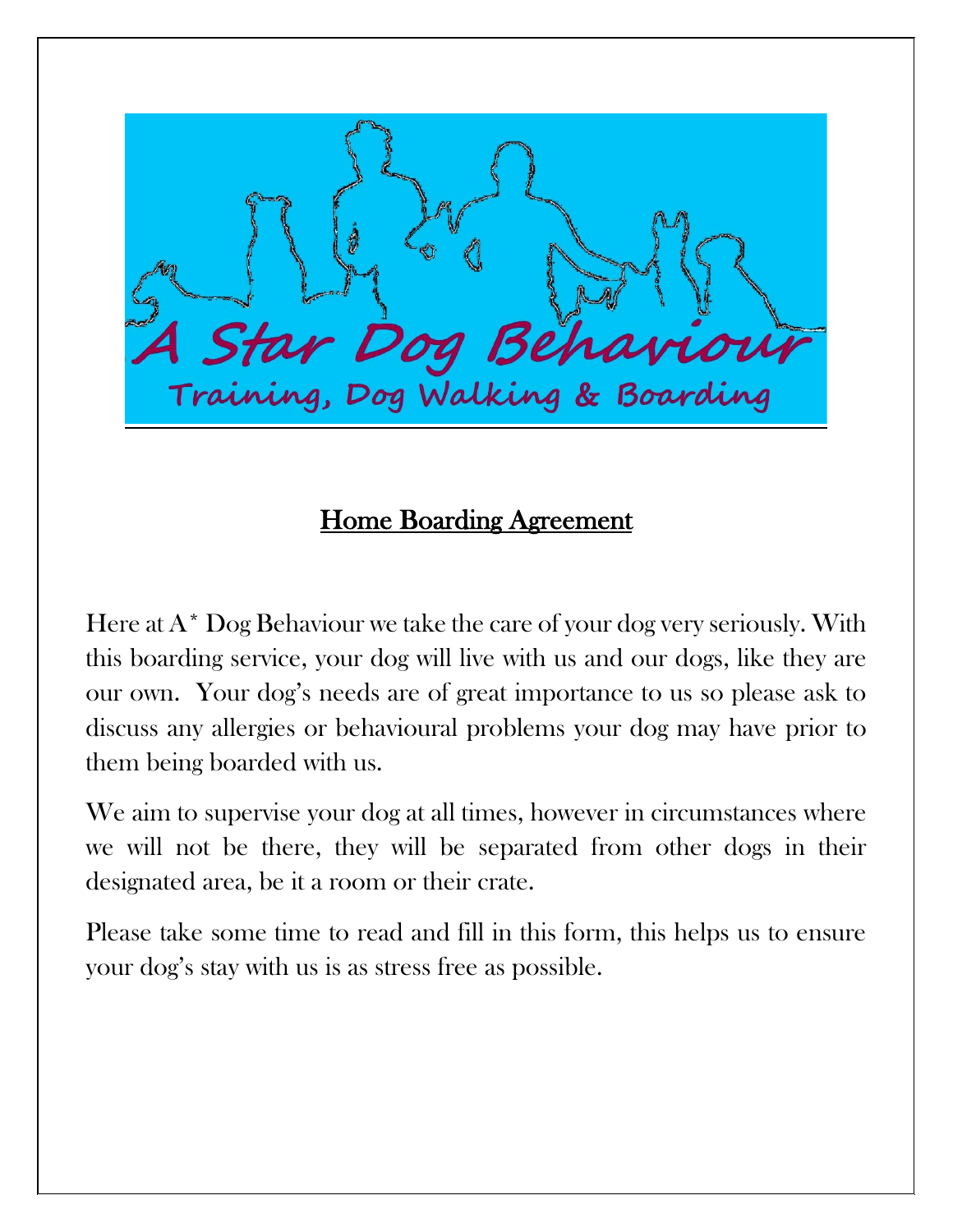| <b>Your Details</b>                                                                                                                                                                                                                   |  |
|---------------------------------------------------------------------------------------------------------------------------------------------------------------------------------------------------------------------------------------|--|
|                                                                                                                                                                                                                                       |  |
|                                                                                                                                                                                                                                       |  |
|                                                                                                                                                                                                                                       |  |
|                                                                                                                                                                                                                                       |  |
| <b>Pet Information</b>                                                                                                                                                                                                                |  |
|                                                                                                                                                                                                                                       |  |
|                                                                                                                                                                                                                                       |  |
|                                                                                                                                                                                                                                       |  |
|                                                                                                                                                                                                                                       |  |
|                                                                                                                                                                                                                                       |  |
| Male: Y / N Neutered: Y / N                                                                                                                                                                                                           |  |
| Female: <u>Y/N</u> Spayed: <u>Y/N</u> Due date of next season: _____________                                                                                                                                                          |  |
|                                                                                                                                                                                                                                       |  |
| Vaccinations are current: $Y/N$ (Proof must be provided prior to boarding)<br>Kennel cough vaccination: $Y/N$ (Highly recommended)<br>Flea and tick treatments current: $Y/N$<br>Notable Medical Information, Allergies, Phobias etc. |  |
|                                                                                                                                                                                                                                       |  |
| <b>MEDICATIONS</b>                                                                                                                                                                                                                    |  |
|                                                                                                                                                                                                                                       |  |
|                                                                                                                                                                                                                                       |  |
|                                                                                                                                                                                                                                       |  |
|                                                                                                                                                                                                                                       |  |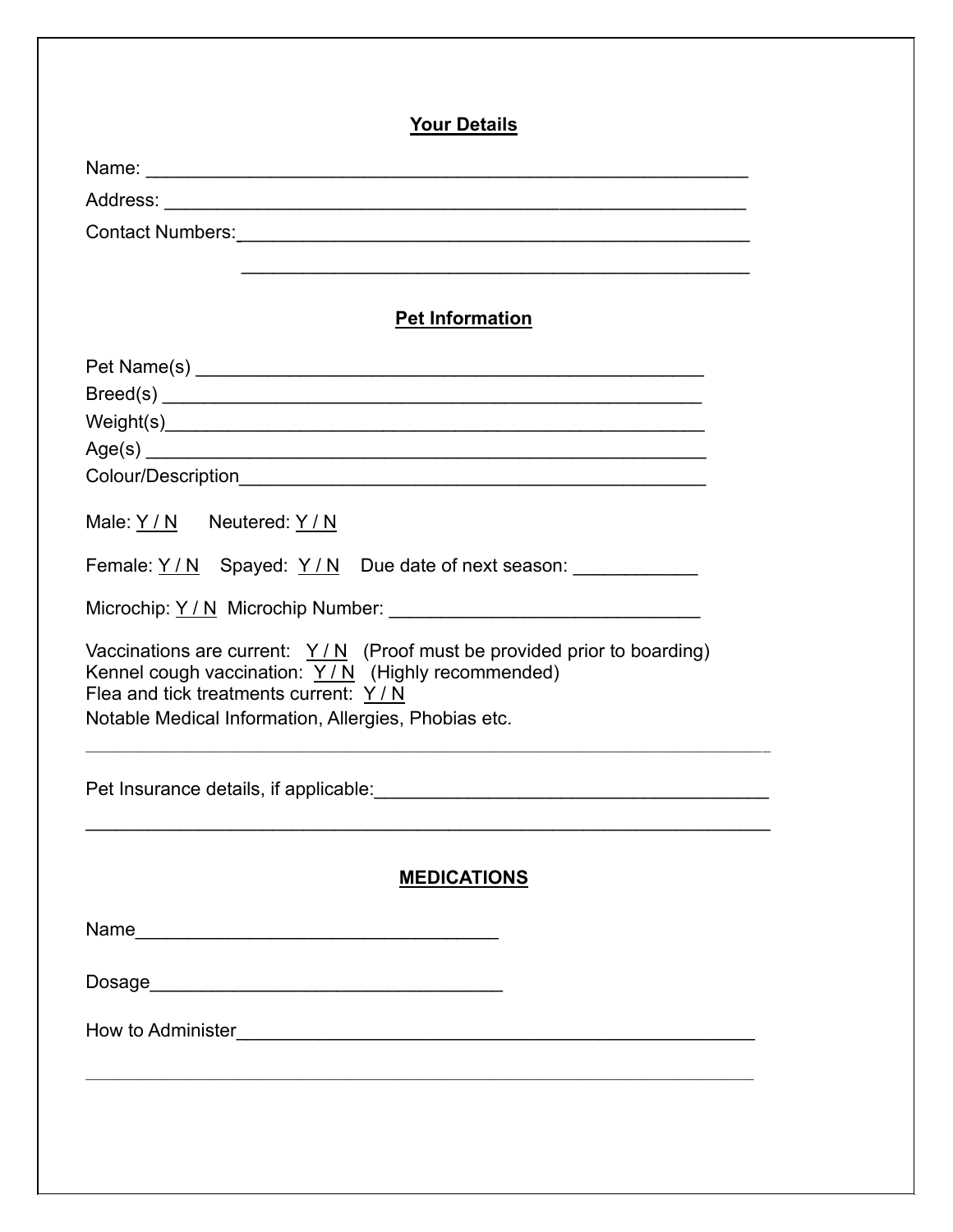## **FEEDING SCHEDULE**

|                             | AM: _________________________Size of Portion____________________                                                                                                                                                                                                                                    |
|-----------------------------|-----------------------------------------------------------------------------------------------------------------------------------------------------------------------------------------------------------------------------------------------------------------------------------------------------|
|                             | <b>EXERCISE SCHEDULE</b>                                                                                                                                                                                                                                                                            |
|                             |                                                                                                                                                                                                                                                                                                     |
|                             | Permission for dogs to be walked off the lead? $Y / N$                                                                                                                                                                                                                                              |
|                             |                                                                                                                                                                                                                                                                                                     |
|                             | <b>GENERAL INFORMATION</b>                                                                                                                                                                                                                                                                          |
|                             | Has the pet ever started a fight with, bitten or tried to bite another dog: $Y / N$                                                                                                                                                                                                                 |
| Name things your pet likes: | Name things your pet dislikes:<br>and the contract of the contract of the contract of the contract of the contract of the contract of the contract of the contract of the contract of the contract of the contract of the contra<br>Permission for dog to be boarded with pet sitters dogs: $Y / N$ |
|                             | Owners Full Names: Name of the Commission of the Commission of the Commission of the Commission of the Commission                                                                                                                                                                                   |

**I, the owner of the above listed pet warrant that the information contained herein is true and correct to the best of my knowledge.**

Owner's Signature: \_\_\_\_\_\_\_\_\_\_\_\_\_\_\_\_\_\_\_\_\_\_\_\_\_\_\_\_\_\_\_Date:\_\_\_\_\_\_\_\_\_\_\_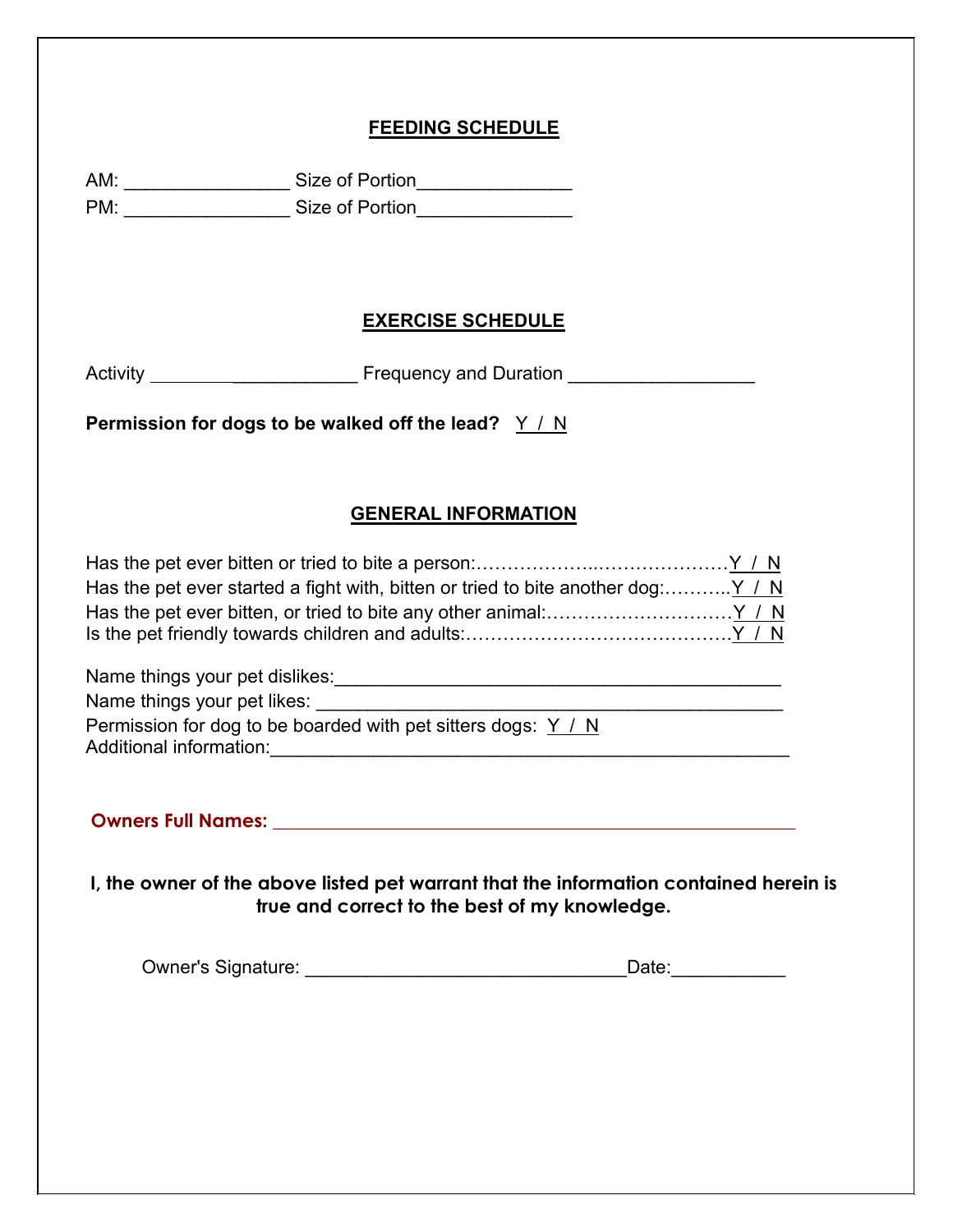## Terms and Conditions

- Boarding rates are £25 per day or part thereof, and following night until 12:00pm the next day. £15 per extra dog from the same household. Collection later than 12pm will be charged at the normal daycare rate of £20 for the first dog and £12 for an additional dog. Bank holidays incur an extra £10 charge per dog.
- All dogs will benefit from socialisation and stimulation with our own pack, a long walk (unless otherwise specified), and will be fed as directed with food provided by client.
- Dog-aggressive dogs are welcome, but are charged at the behavioural long term stay daily rate of £75 per day / £500 per week, as behavioural correction work will be undertaken (unless otherwise specified).
- All dogs must be fully vaccinated, flead and wormed.
- Vaccination against Kennel cough is advised but not required, we take no responsibility for your dog contracting any viral diseases whilst staying with us.
- Please advise us if your female dog is in season or due to come into season.
- If a dog is not collected 14 days from due departure date, we will find the dog a new home. If the dog is collected later than the departure date, all extra costs will be your responsibility and must be paid.
- All dogs are accepted at their owner's risk. While every possible care and attention is given to each dog, we cannot be held responsible for any injury, illness, loss or damage, howsoever arising. Any vets fees incurred during the stay, will be covered by you, the owner.
- We reserve the right to act in the best interest of the dog at all times, this includes seeking veterinary advice if he/she becomes unwell. We will contact you immediately should your dog become unwell. If we cannot contact you within reasonable time, we reserve the right to seek appropriate and swift veterinary attention and proceed with any treatment required, which you agree to cover. We will do everything needed for the dog regards treatment, in the interest of the dog's welfare, comfort and recovery. If euthanasia is absolutely necessary (determined by the vet), we will accept and act upon that vets advice, though we shall never make that decision ourselves.
- Your dog should be wearing a collar with an ID tag and be microchipped as per the law.
- Cancellations are fully chargeable under 7 days notice, and half chargeable under 28 days notice.

I agree to the above terms and conditions

| Owner's full name |  |
|-------------------|--|
| Owners signature  |  |